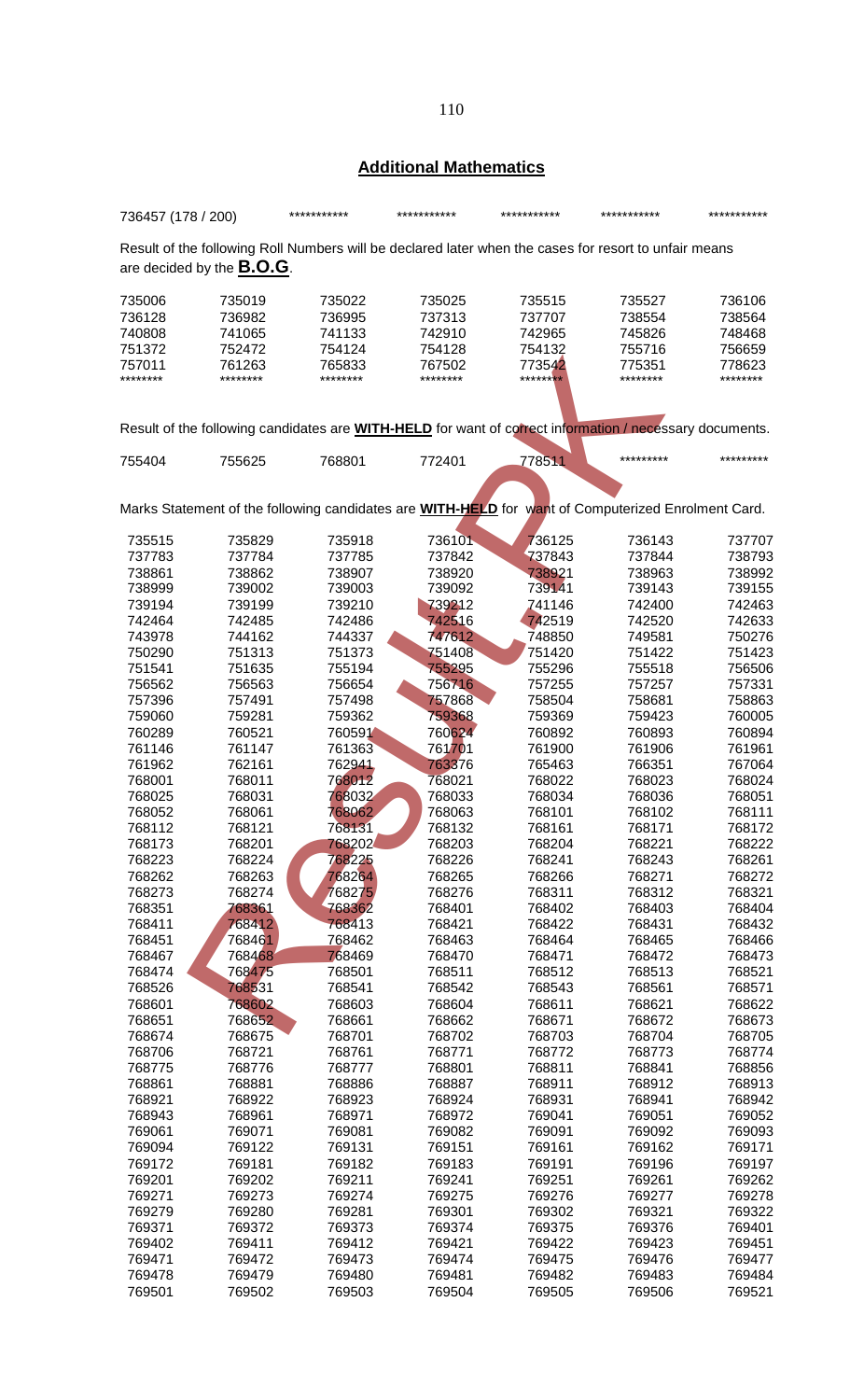| 769522           | 769523           | 769541           | 769542           | 769551           | 769591           | 769592           |
|------------------|------------------|------------------|------------------|------------------|------------------|------------------|
| 769593           | 769594           | 769595           | 769596           | 769597           | 769598           | 769599           |
| 769600           | 769601           | 769602           | 769603           | 769604           | 769605           | 769606           |
| 769607           | 769608           | 769609           | 769610           | 769611           | 769612           | 769613           |
| 769615           | 769661           | 769671           | 769681           | 769682           | 769683           | 769711           |
| 769731<br>769811 | 769732<br>769821 | 769733<br>769822 | 769734<br>769823 | 769751<br>769824 | 769752<br>769825 | 769801<br>769826 |
| 769827           | 769828           | 769829           | 769851           | 769852           | 769853           | 769861           |
| 769871           | 769882           | 769911           | 769921           | 769922           | 769923           | 769924           |
| 769925           | 769926           | 769927           | 769928           | 769929           | 769930           | 769931           |
| 769951           | 769952           | 769961           | 769966           | 769967           | 769973           | 769981           |
| 769982           | 769983           | 770001           | 770011           | 770021           | 770041           | 770091           |
| 770101<br>770174 | 770111<br>770175 | 770151<br>770176 | 770161<br>770211 | 770171<br>770212 | 770172<br>770213 | 770173<br>770221 |
| 770222           | 770241           | 770301           | 770311           | 770316           | 770321           | 770322           |
| 770331           | 770332           | 770341           | 770351           | 770461           | 770462           | 770631           |
| 770641           | 770642           | 770643           | 770644           | 770651           | 770652           | 770721           |
| 770722           | 770723           | 770751           | 770761           | 770781           | 770782           | 770784           |
| 770785           | 770786           | 770787           | 770801           | 770811           | 770841           | 770842           |
| 770843           | 770861           | 770862           | 770866           | 770871           | 770881           | 770941           |
| 770961<br>771021 | 770966<br>771031 | 770991<br>771051 | 770992<br>771052 | 771011<br>771056 | 771012<br>771111 | 771013<br>771156 |
| 771171           | 771172           | 771173           | 771186           | 771187           | 771191           | 771192           |
| 771193           | 771201           | 771231           | 771261           | 771262           | 771271           | 771272           |
| 771331           | 771351           | 771361           | 771371           | 771411           | 771412           | 771421           |
| 771422           | 772061           | 772062           | 772081           | 772082           | 772083           | 772084           |
| 772085           | 772101           | 772102           | 772103           | 772104           | 772121           | 772122           |
| 772131           | 772161           | 772162           | 772163           | 772164           | 772165           | 772166           |
| 772167           | 772168           | 772169           | 772170<br>772202 | 772171           | 772172           | 772173<br>772211 |
| 772174<br>772212 | 772175<br>772213 | 772201<br>772221 | 772261           | 772203<br>772262 | 772204<br>772263 | 772264           |
| 772265           | 772266           | 772267           | 772268           | 772269           | 772270           | 772271           |
| 772272           | 772273           | 772274           | 772275           | 772276           | 772277           | 772278           |
| 772279           | 772280           | 772281           | 772282           | 772283           | 772284           | 772285           |
| 772286           | 772321           | 772341           | 772342           | 772351           | 772391           | 772392           |
| 772401           | 772501           | 772502           | 772503           | 772511           | 772512           | 772513           |
| 772541<br>772591 | 772542<br>772651 | 772543<br>772652 | 772544<br>772653 | 772545<br>772654 | 772546<br>772655 | 772547<br>772656 |
| 772671           | 772691           | 772701           | 772702           | 772703           | 772704           | 772705           |
| 772706           | 772707           | 772708           | 772709           | 772710           | 772711           | 772712           |
| 772713           | 772714           | 772715           | 772716           | 772761           | 772791           | 772801           |
| 772802           | 772803           | 772804           | 772805           | 772806           | 772821           | 772822           |
| 772823           | 772831           | 772861           | 772862           | 772864           | 772865           | 772866           |
| 772867           | 772868           | 772869           | 772870           | 772871           | 772872           | 772873           |
| 772874           | 772875           | 772911<br>772967 | 772961<br>772968 | 772962<br>773011 | 772963           | 772964<br>773032 |
| 772965<br>773033 | 772966<br>773034 | 773035           | 773036           | 773051           | 773031<br>773056 | 773061           |
| 773111           | 773112           | 773113           | 773114           | 773156           | 773161           | 773171           |
| 773172           | 773173           | 773174           | 773175           | 773176           | 773177           | 773178           |
| 773179           | 773180           | 773181           | 773182           | 773183           | 773201           | 773211           |
| 773212           | 773241           | 773251           | 773311           | 773312           | 773313           | 773314           |
| 773315           | 773316           | 773317           | 773318           | 773319           | 773320           | 773321           |
| 773381<br>773441 | 773382<br>773481 | 773383<br>773482 | 773384<br>773491 | 773385<br>773501 | 773401<br>773511 | 773431<br>773512 |
| 773541           | 773542           | 773543           | 773544           | 773556           | 773661           | 773701           |
| 773702           | 773711           | 773741           | 773781           | 773851           | 773901           | 773921           |
| 773941           | 773951           | 773961           | 773971           | 773981           | 773982           | 773983           |
| 774011           | 774012           | 774013           | 774021           | 774022           | 774051           | 774091           |
| 774111           | 774141           | 774142           | 774161           | 774162           | 774163           | 774211           |
| 774301           | 774351           | 774361           | 774362           | 774391           | 774401           | 774411           |
| 774461           | 774471           | 774521           | 775031           | 775051           | 775052           | 775053           |
| 775061<br>775123 | 775062<br>775124 | 775063<br>775125 | 775071<br>775151 | 775072<br>775152 | 775121<br>775161 | 775122<br>775162 |
| 775171           | 775172           | 775181           | 775182           | 775201           | 775221           | 775222           |
| 775223           | 775224           | 775225           | 775226           | 775227           | 775228           | 775229           |
| 775230           | 775231           | 775301           | 775302           | 775303           | 775304           | 775305           |
| 775306           | 775307           | 775308           | 775309           | 775310           | 775331           | 775332           |
| 775333           | 775334           | 775335           | 775351           | 775376           | 775391           | 775401           |
| 775402           | 775403           | 775404           | 775405           | 775406<br>775413 | 775407           | 775408           |
| 775409<br>775416 | 775410<br>775417 | 775411<br>775418 | 775412<br>775419 | 775420           | 775414<br>775421 | 775415<br>775422 |
| 775423           | 775424           | 775425           | 775426           | 775427           | 775428           | 775429           |
|                  |                  |                  |                  |                  |                  |                  |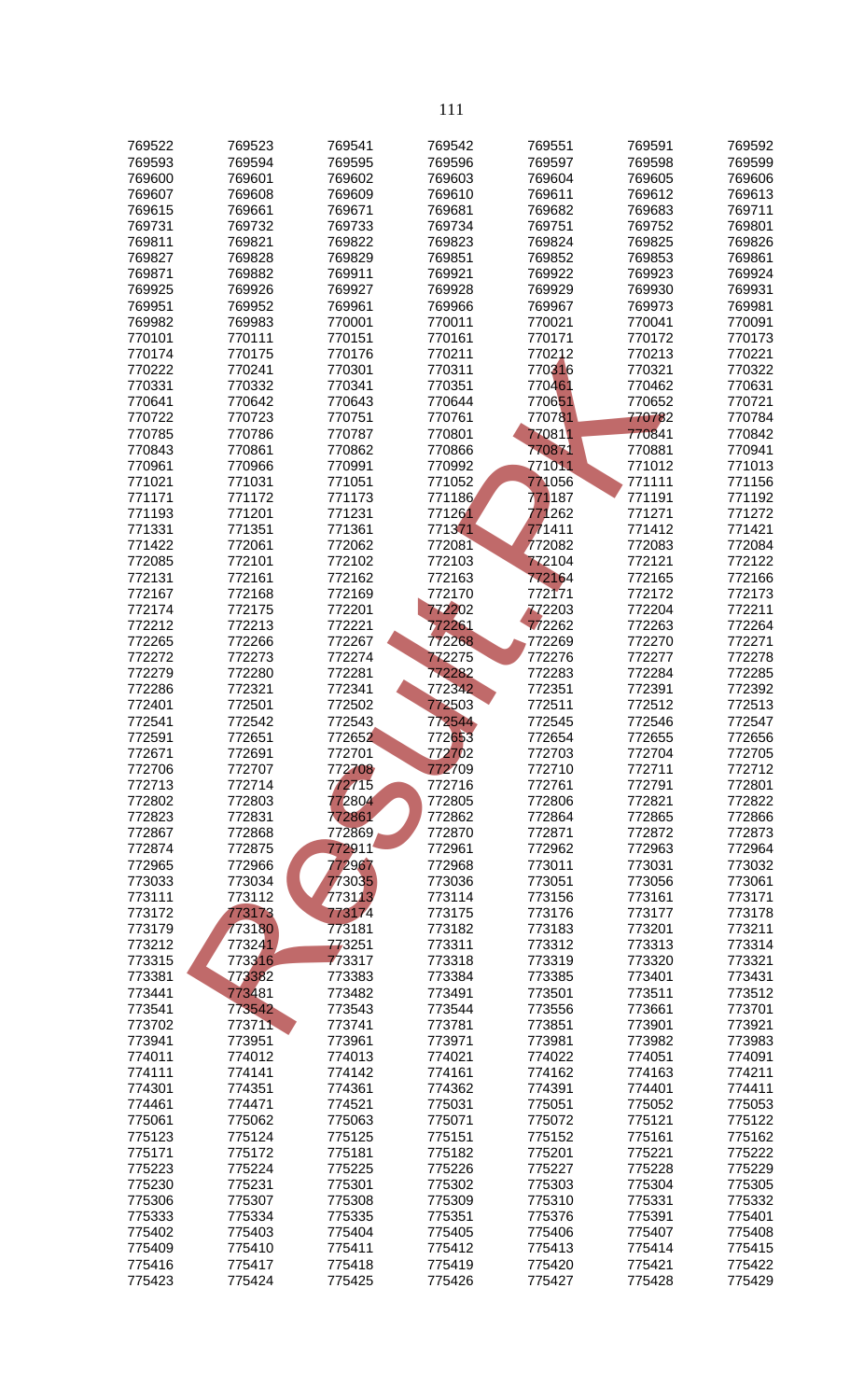| 775430           | 775431           | 775432           | 775433           | 775434           | 775435           | 775436           |
|------------------|------------------|------------------|------------------|------------------|------------------|------------------|
| 775437           | 775438           | 775439           | 775440           | 775441           | 775451           | 775452           |
| 775453           | 775461           | 775471           | 775472           | 775511           | 775512           | 775521           |
| 775522           | 775523           | 775524           | 775525           | 775526           | 775527           | 775528           |
| 775529           | 775551           | 775581           | 775582           | 775583           | 775621           | 775651           |
| 775652           | 775653           | 775654           | 775655           | 775661           | 775682           | 775721           |
| 775722<br>775752 | 775723<br>775801 | 775724<br>775811 | 775725<br>775812 | 775726<br>775813 | 775727<br>775814 | 775751<br>775815 |
| 775816           | 775817           | 775818           | 775819           | 775820           | 775821           | 775822           |
| 775823           | 775851           | 775852           | 775853           | 775854           | 775855           | 775861           |
| 775862           | 775871           | 775872           | 775881           | 775882           | 775911           | 775912           |
| 775913           | 775914           | 775951           | 775952           | 775953           | 775954           | 775955           |
| 775956           | 775957           | 775958           | 775959           | 775971           | 775972           | 775991           |
| 775992<br>776011 | 775993<br>776012 | 775994<br>776051 | 775995<br>776052 | 775996<br>776053 | 775997<br>776054 | 775998<br>776055 |
| 776056           | 776057           | 776058           | 776059           | 776060           | 776061           | 776062           |
| 776063           | 776064           | 776065           | 776066           | 776067           | 776068           | 776069           |
| 776070           | 776071           | 776072           | 776073           | 776074           | 776075           | 776076           |
| 776101           | 776102           | 776103           | 776104           | 776105           | 776106           | 776107           |
| 776108           | 776109           | 776110           | 776111           | 776112<br>776151 | 776113           | 776114           |
| 776131<br>776191 | 776132<br>776192 | 776133<br>776193 | 776134<br>776194 | 776195           | 776152<br>776196 | 776153<br>776197 |
| 776198           | 776199           | 776200           | 776201           | 776202           | 776203           | 776204           |
| 776205           | 776206           | 776207           | 776208           | 776209           | 776210           | 776211           |
| 776212           | 776213           | 776214           | 776215           | 776216           | 776217           | 776218           |
| 776219           | 776220           | 776221           | 776222           | 776223           | 776224           | 776225           |
| 776226           | 776227           | 776228           | 776251           | 776252           | 776253           | 776254           |
| 776255<br>776303 | 776271<br>776321 | 776272<br>776341 | 776273<br>776342 | 776274<br>776343 | 776301<br>776344 | 776302<br>776345 |
| 776346           | 776347           | 776348           | 776349           | 776350           | 776351           | 776352           |
| 776353           | 776354           | 776355           | 776356           | 776357           | 776401           | 776402           |
| 776403           | 776421           | 776461           | 776462           | 776463           | 776464           | 776465           |
| 776466           | 776467           | 776468           | 776469           | 776470           | 776471           | 776472           |
| 776473           | 776501           | 776521           | 776531           | 776532           | 776533           | 776534           |
| 776561           | 776562           | 776563           | 776564           | 776601           | 776611<br>776634 | 776612           |
| 776621<br>776691 | 776623<br>776741 | 776631<br>776751 | 776632<br>776761 | 776633<br>776762 | 776763           | 776681<br>776764 |
| 776791           | 776811           | 776816           | 776841           | 776861           | 776871           | 776872           |
| 776873           | 776891           | 776911           | 776912           | 776971           | 776972           | 776973           |
| 776974           | 776975           | 777001           | 777002           | 777021           | 777022           | 777031           |
| 777032           | 777033           | 777034           | 777071           | 777072           | 777073           | 777074           |
| 777075<br>777112 | 777076<br>777113 | 777101<br>777121 | 777102<br>777122 | 777103<br>777123 | 777104<br>777131 | 777111<br>777132 |
| 777151           | 777161           | 777162           | 777163           | 777164           | 777165           | 777166           |
| 777167           | 777168           | 777169           | 777170           | 777201           | 777202           | 777203           |
| 777204           | 777205           | 777211           | 777212           | 777213           | 777221           | 777231           |
| 777271           | 777272           | 777273           | 777274           | 777275           | 777276           | 777277           |
| 777278           | 777279           | 777280           | 777281           | 777282           | 777311           | 777312           |
| 777313<br>777352 | 777321<br>777353 | 777322<br>777354 | 777331<br>777371 | 777332<br>777372 | 777333<br>777373 | 777351<br>777374 |
| 777375           | 777376           | 777377           | 777378           | 777391           | 777392           | 777393           |
| 777394           | 777395           | 777396           | 777401           | 777421           | 777431           | 777432           |
| 777433           | 777434           | 777435           | 777436           | 777437           | 777438           | 777439           |
| 777441           | 777442           | 777451           | 777452           | 777453           | 777454           | 777455           |
| 777461           | 777511           | 777512           | 777513           | 777514           | 777515           | 777516           |
| 777551<br>777621 | 777591<br>777622 | 777592<br>777623 | 777593<br>777624 | 777601<br>777625 | 777602<br>777641 | 777603<br>777642 |
| 777643           | 777644           | 777645           | 777646           | 777651           | 777701           | 777702           |
| 777703           | 777704           | 777705           | 777706           | 777707           | 777708           | 777709           |
| 777710           | 777711           | 777712           | 777713           | 777714           | 777751           | 777761           |
| 777762           | 777791           | 777792           | 777851           | 777852           | 777861           | 777862           |
| 777921           | 777941           | 777942           | 777991           | 778001           | 778002           | 778003           |
| 778004<br>778041 | 778005<br>778081 | 778006<br>778082 | 778021<br>778083 | 778022<br>778084 | 778031<br>778085 | 778032<br>778086 |
| 778087           | 778088           | 778089           | 778090           | 778091           | 778092           | 778093           |
| 778094           | 778095           | 778096           | 778097           | 778161           | 778171           | 778172           |
| 778191           | 778201           | 778221           | 778222           | 778223           | 778224           | 778225           |
| 778226           | 778227           | 778228           | 778241           | 778341           | 778491           | 778511           |
| 778521           | 778541           | 778571           | 778581           | 778591           | 778592           | 778601           |
| 778602<br>778622 | 778611<br>778623 | 778612<br>778631 | 778613<br>778632 | 778614<br>778633 | 778615<br>778634 | 778621<br>778661 |
| 778671           | 778672           | 778673           | 778674           | 778675           | 778676           | 778677           |
|                  |                  |                  |                  |                  |                  |                  |